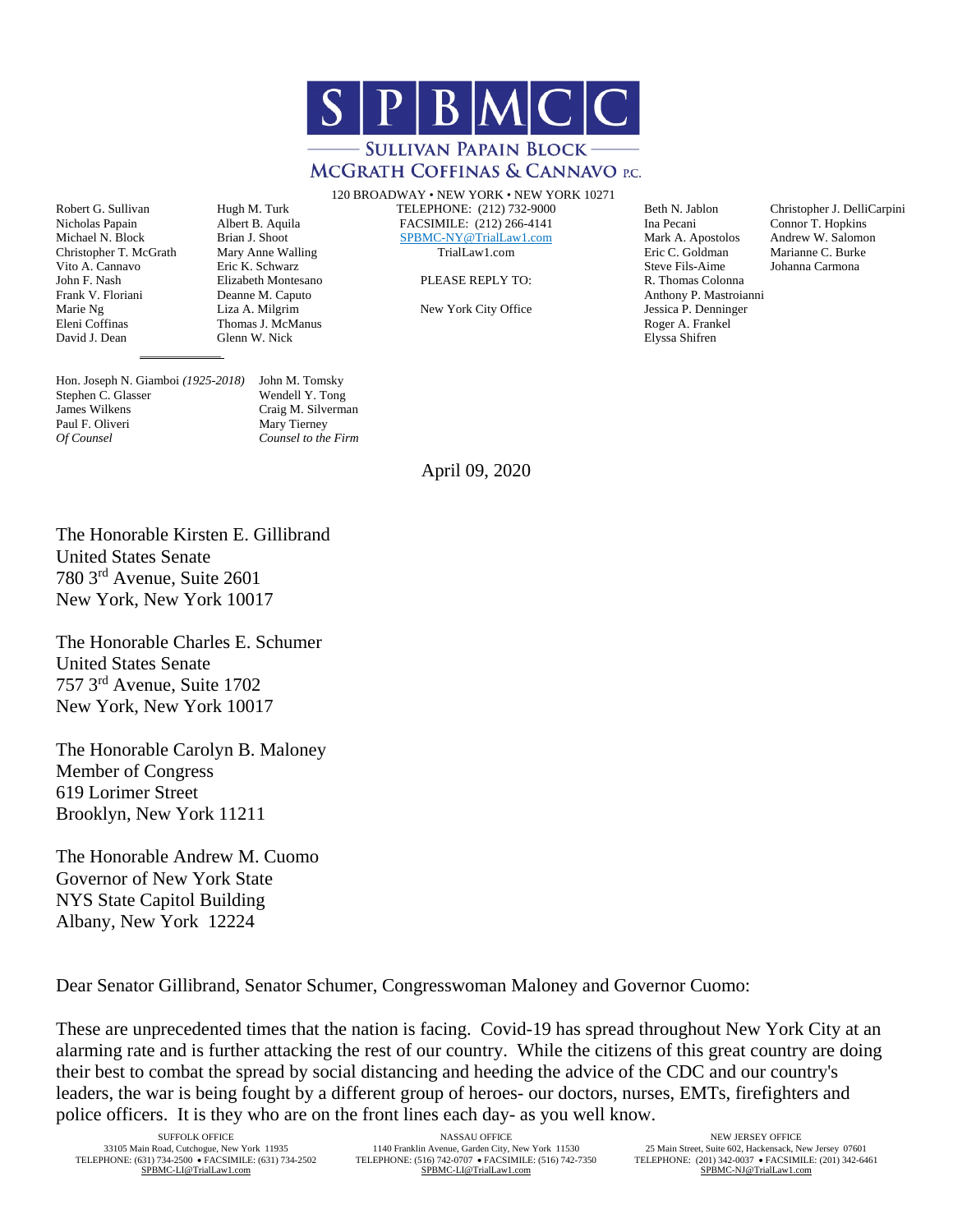Page 2 of 3 April 9, 2020

We sit at home and watch the news reports of issues with supplies getting to these responders and yet they continue to answer the call. They do so despite this virus being so insidious that it can not only infect the first responder, but also the first responder's family when they return home after tireless and seemingly endless shifts. They do so despite not having basic assurances from our Country that they and their families will be looked after, once the curve is flattened and life returns to normal for those who have been lucky enough to weather this storm.

We are concerned, however, that the medical and first responder heroes will not be able to simply walk away from the effects of this disease. We have already seen accounts of police officers, doctors and nurses passing away as a result of their exposure when trying to help our citizens. We are concerned that there will be more such casualties. We are concerned that there will be long term health effects of prolonged and consistent exposure to this virus- the extent of which is yet unknown.

Our firm has seen a similar situation borne in the years after 9/11. The effects of the toxins that first responders and those living and working in the neighborhood were not expected and thus, we were unprepared. Thanks in great part to your efforts, that issue was addressed, but it took nearly 20 years. It took countless trips to Washington to lobby and it took first responders on oxygen to travel and advocate for their rights and protections.

This Country needs to get ahead of the issue now. It needs to be proactive, instead of reactive. Protections must be put into place to protect those on our front lines so that each medical professional going into work knows that their efforts will not be forgotten. Our doctors and nurses are being applauded on the way to work, or in the evenings upon their return home. But, when the applause stops, will this Country remember the sacrifice and do the right thing to protect these brave individuals?

New York is the first epicenter of the infection to the United States. It is incumbent upon our great State to lead the country in both defeating the virus and protecting those who displayed strength and courage at a time when the entire world was gripped with fear.

To that end, we are calling for our New York representatives to step up to the national stage and propose the following measures:

1) An amendment to the Administrative Code for the City of New York to ensure that any condition or impairment of health caused by the Covid 19 virus, resulting in total or partial disability or death to a member of the uniformed force shall be presumptive evidence that it was incurred in the performance and discharge of duty; and

2) The establishment of a Covid19Fund modeled after the 9/11 Victim's Compensation Fund that will provide healthcare and compensation for those nurses, doctors, and first responders who suffer permanent consequences from exposure to this virus, and provide compensation to their families in the event Covid19 causes their death.